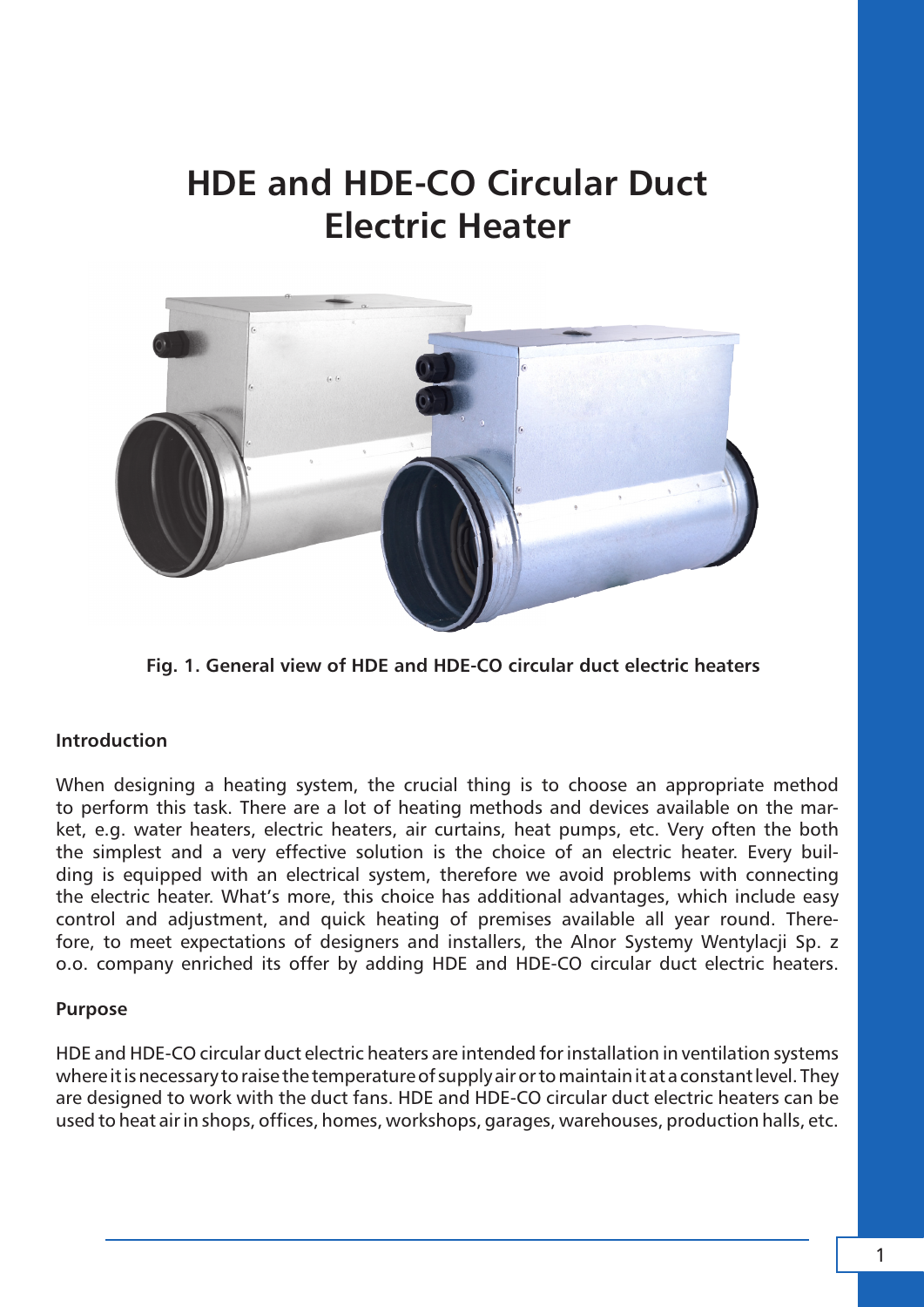# **Construction**

View of HDE and HDE-CO circular duct electric heaters is shown in Figure 2 below.

The HDE and HDE-CO circular duct electric heaters are made up of the following basic elements:

- Housing
- Connection box
- Heating elements
- Thermal protections
- **Electric wires**
- Electric terminals

 The housing of the HDE heater and the connection box are made of galvanized steel sheet. On both sides of the housing there are connector pipes for the ventilation system, equipped with an EPDM gasket. The range consists





of 6 sizes for diameters of connector pipes ranging from 100mm to 250mm. Heating elements (Fig.3) are made of stainless steel. The special, spiral-like shape of the heating ele-



Fig. 3 Heating elements of HDE-CO circular duct electric heater

ments allows for uniform heating of passing air. Depending on the power of the HDE heater, the number of heating elements ranges from 1 to 4. In the connection box there are electric wires, electric terminals and thermal protections . All HDE heaters have two thermal protections . The first is an automatic thermostat; the other is a manual thermostat. All HDE heaters are designed for single-phase 230V power supply. The HDE and HDE-CO circular duct electric heaters are additionally fitted with one or two contactors through which it is possible to easily control the heaters via another device such as a recuperator. The number of contactors depends on heating power of a heater. Two contactors allow for gra-

dual switching on of heating elements, that is the first contactor switches on two heating elements and in the case of not enough heating power, the other contactor switches on other two heating elements .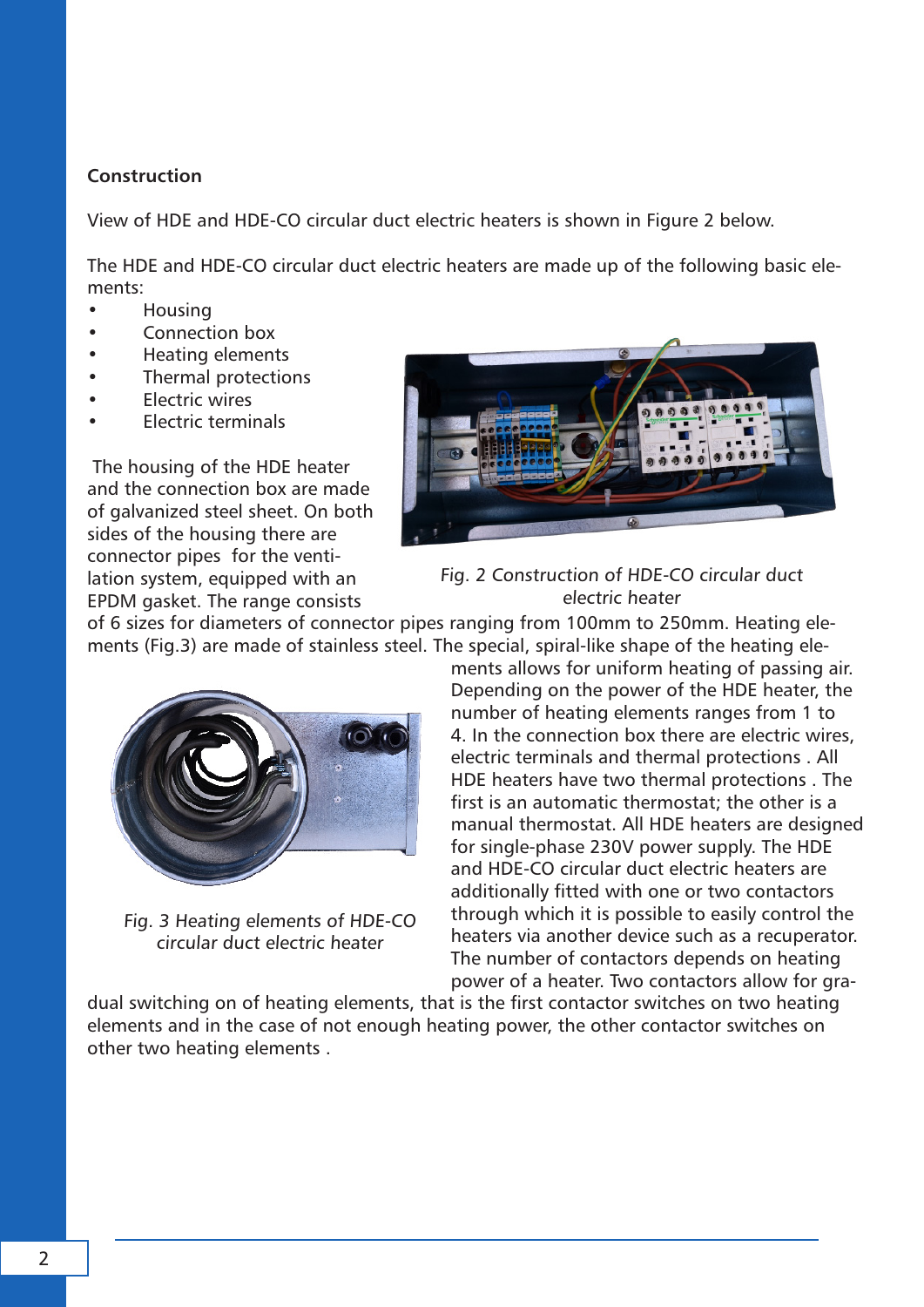#### **Procedure**

After feeding the HDE circular duct electric heater, and in the case of the HDO-CO circular duct electric heaters after receiving a control signal, e.g. from an external temperature controller of a thermostat-type, or from an external device, e.g. a recuperator, contactors switch to the conduction state, and heating elements heat up to set temperature. The value of this temperature is dependent on the speed and efficiency of air flow in the ventilation duct in which HDE or

HDE-CO circular duct electric heaters are mounted. A correctly selected HDE or HDE-CO circular duct electric heaters guarantee increasing the supply air temperature or maintaining it at a constant level, up to a maximum permissible value of +40°C. In the case of exceedance of the permissible air temperature level, the first protection is an automatic thermostat - it switches on when the temperature reaches the level of +60°C. After lowering the temperature to an appropriate level, the heater switches on automatically. The second, manual thermostat operates when the temperature rises to 90°C. Upon activation of the second thermostat, manual device reset (Fig.4) is required to restart it.



Fig. 4 Manual device reset

# **Parameters**

The most important parameter of both electric and water heaters is their heating capacity. This is because it influences the efficiency of heating air in a given room. To determine the heating capacity, we need to know, among others, the value of temperature difference by which air is to be heated, as well as the size of air flow. On this basis, adequate power of the heater is to be selected. To facilitate correct selection, the data sheet includes a graph showing the dependency between the efficiency, the difference in temperature and the heat capacity. On its basis, you can easily and correctly choose a HDE or HDE-CO circular duct electric heater.

# **Installation**

HDE and HDE-CO circular duct electric heaters are made in a way that allows them to be directly connected to ventilation ducts. HDE and HDE-CO circular duct electric heaters installed with a system of ducts and circular fittings by Alnor constitute a complete system that meets the highest requirements. The factory-mounted gasket on the HDE circular duct electric heater ensures proper positioning in the duct. This allows for proper installation without the risk of leakage. HDE and HDE-CO circular duct electric heaters can be installed as initial or secondary heaters, e.g. in ventilation systems equipped with a recuperator. In the case of installation as an initial heater between the external air intake and the recuperator inlet, it performs the anti-freezing function. As a secondary heater, it is mounted behind the recuperator fresh air outlet. HDE and HDE-CO circular duct electric heaters can also be installed as zone heaters for heating selected zones in a given room.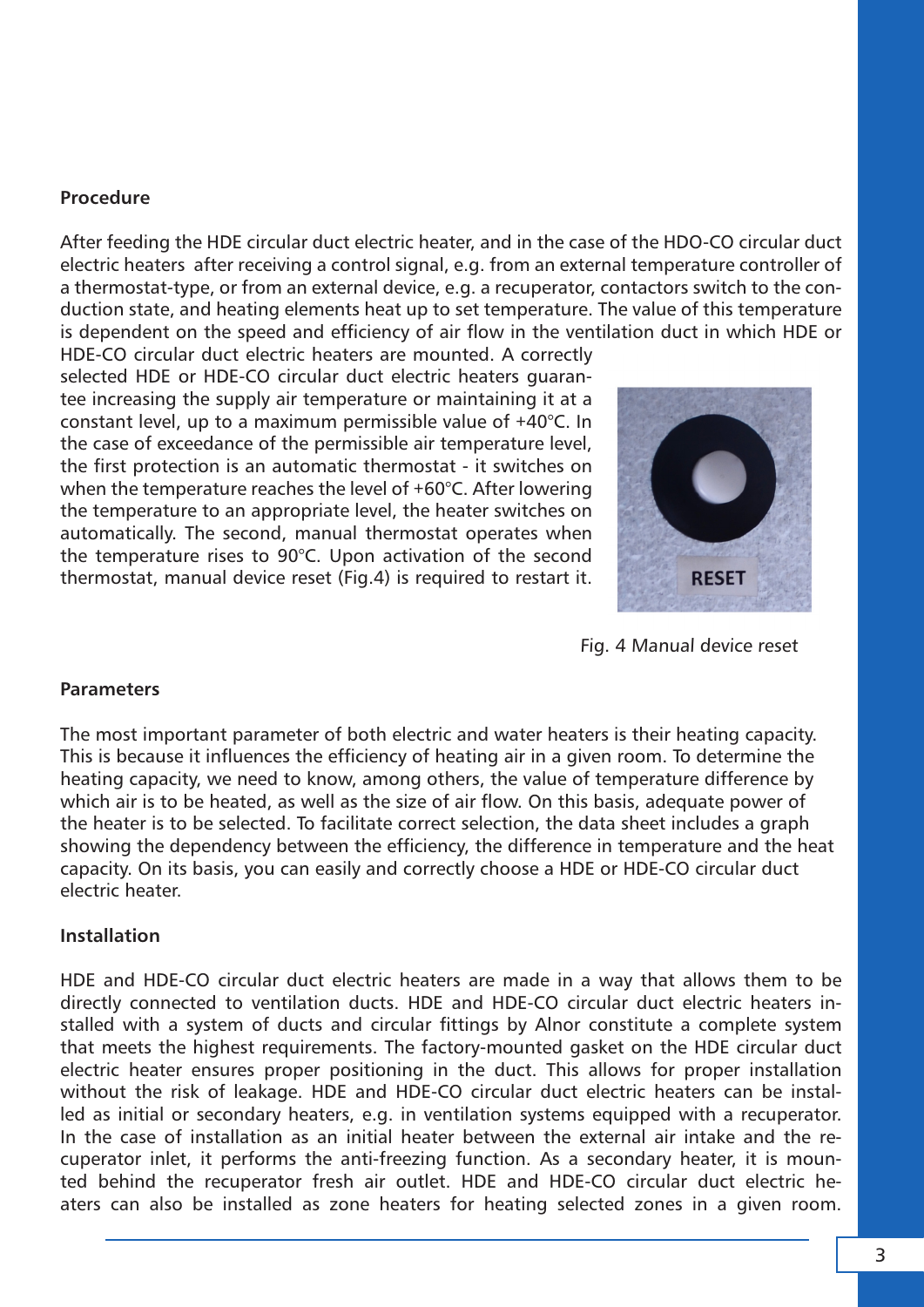# **Controlling and Accessories**

The effectiveness and efficiency of a system equipped with a HDE or HDE-CO circular duct electric heater can be improved by using appropriate additional controlling elements. Alnor Systemy Wentylacji Sp. z o.o. offers the following accessories for HDE circular duct electric heaters:

- External ON/OFF temperature controller with a built-in sensor:



Fig. 5 Room thermostat R31

| <b>Article specifications R31</b> |                                                      |
|-----------------------------------|------------------------------------------------------|
| On/off button                     |                                                      |
| Summer/winter switch              |                                                      |
| <b>Product specifications</b>     |                                                      |
| Weight                            | 128q                                                 |
| Ambient humidity                  | 1090 % RH (without conden-<br>sing)                  |
| <b>Protection class</b>           | <b>IP20</b>                                          |
| Casing                            | ABS, fireproof in accordance<br>with UL94 V-0, white |
| Mounting                          | Wall                                                 |
| Temperature range                 | $530^{\circ}$ C                                      |
| Ambient temperature               | $50^{\circ}$ C                                       |
| Dimensions                        | 80 x 80 x 44mm                                       |
| Storage temperature               | $050^{\circ}C$                                       |
| Contact                           | NO/NC 250 V AC 16 (2,5) A                            |

- External duct temperature sensor:



Fig. 6 Duct sensor TG-K300

| Article specifications TG-K300 |                     |  |
|--------------------------------|---------------------|--|
| Temperature range              | $-30+30$ °C         |  |
| <b>Product specifications</b>  |                     |  |
| Sensor element                 | NTC, 1510 kΩ.       |  |
| Time constant                  | 38 <sub>s</sub>     |  |
| Diameter                       | $9 \text{ mm}$      |  |
| Insertion length               | 15130mm             |  |
| Cable length                   | $1,5 \; \mathrm{m}$ |  |
| Protection class               | <b>IP20</b>         |  |